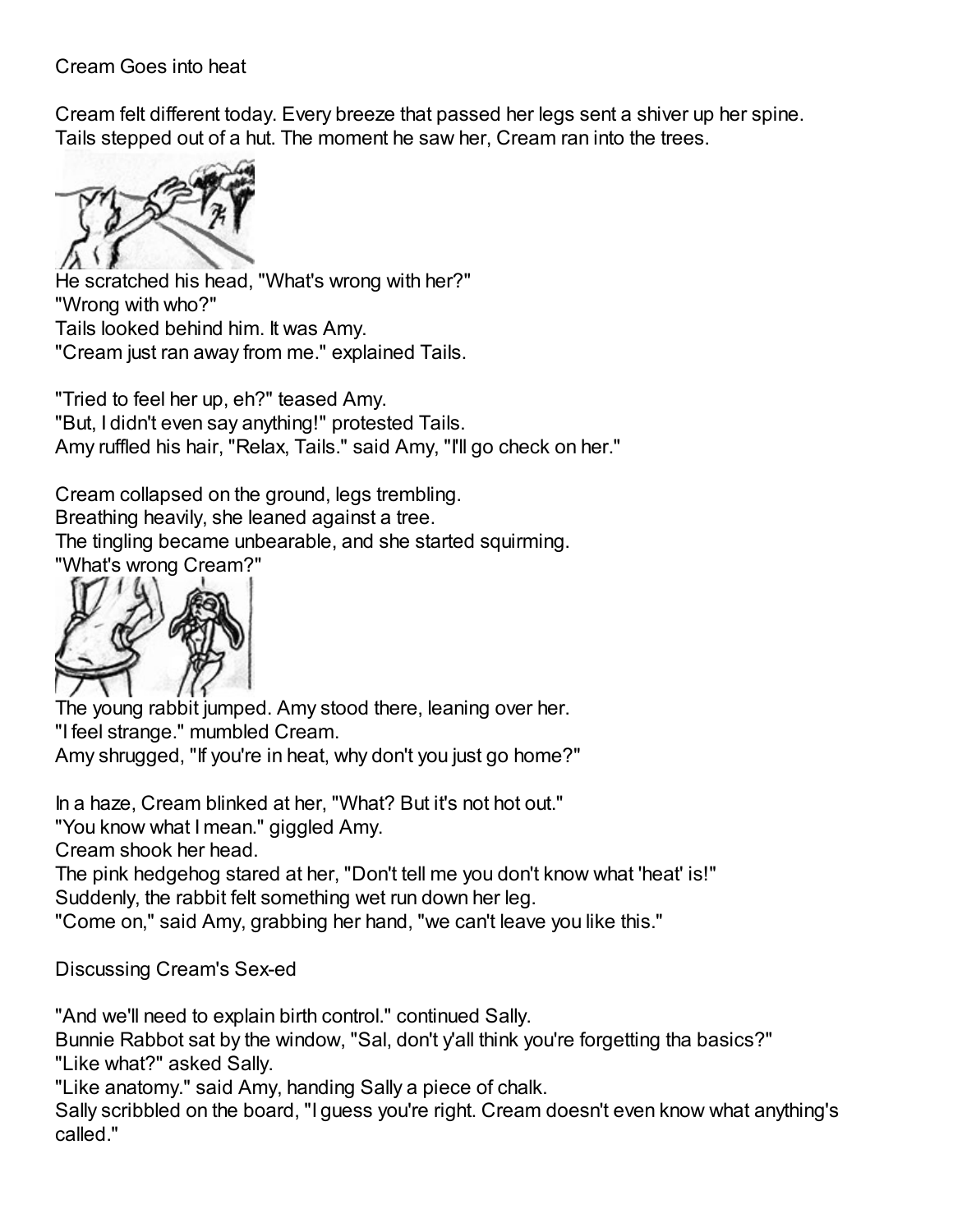"Not if ya throw all those big words at her!" laughed Bunnie. Amy grabbed the chalk, "She needs to SEE what we're talking about!"



"Amy, we all know you can't draw to save your life," said Sally, rolling her eyes.

"Tha little miss has got a point though," said Bunnie, "Maybe we outta ask Tails to join tha lesson?" "What?" questioned Sally.

"Aw come on, Sally girl." replied Bunnie, "There ain't no harm in tha little guy just standin' here." Sally blinked, "I don't follow you."

"He could be a visual aid!" suggested Amy.

Sally blushed at the thought, "Er, but... he's just a kid! We can't expose him to-"

Bunnie chuckled, "Sally girl, Cream's more a kid than our Tails. Now how're ya gonna educate them kids without exposin' em to anything?" Sally pondered that point. "I suppose you're right." "Let's cover a boy's anatomy first," suggested Amy, "If we start talking about pussy... Tails might 'raise' the point for us." Bunnie smiled.

"This isn't a joke!" blushed Sally.

"Well then, the sooner ya'll cover it, the sooner he can leave." replied Bunnie, "Is that what ya want?"

Sally couldn't argue with that.

## Anatomy is hard

"Okay Cream, when a girl goes into heat," explained Sally, "it means that her body is going through a temporary reaction."

Bunnie spoke up, "It also means she's hankerin' for sex."

"It does?" asked Tails.

Amy giggled.

"What's sex?" asked Cream.

"Uh, we'll get to that," said Sally, picking up the pointing stick, "First you need to know the names of each part of the body."

Cream raised her hand, "I know, I know!"

"Know what?" asked Sally.

The little bunny pointed at Tails, "That's his head!"

"Well, obviously..." sighed Sally.

"And that's his tail!" continued Cream.

"Yes, but-"

"And his other tail..." added Cream, "and his eyebrows, and his cute little nose-" Amy burst out laughing. Sally slapped her forehead.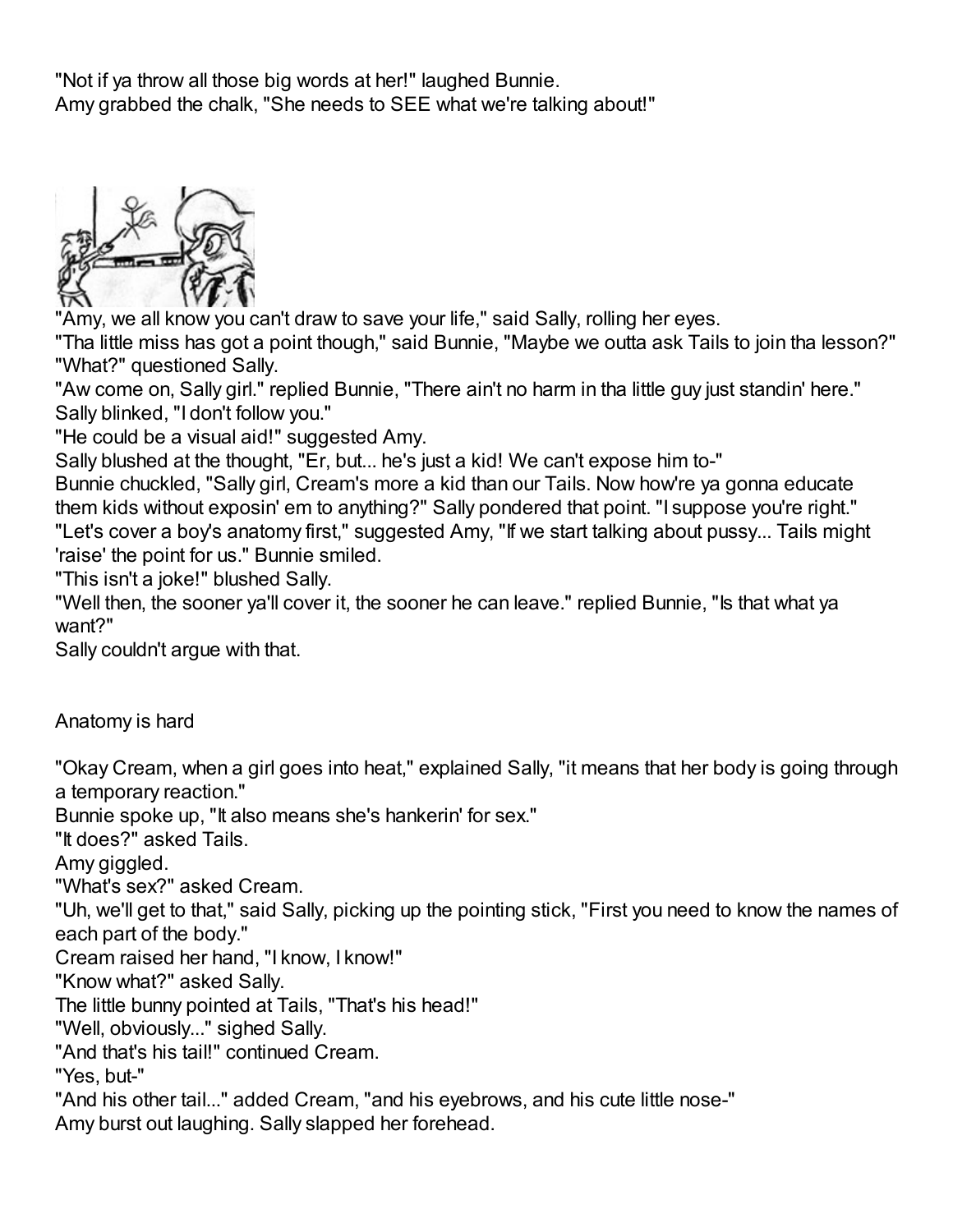

Bunnie nudged Cream and pointed, "What about them things hangin' down there?" "Er, a bag?" guessed Cream.

"These," said Sally, pointing, "are testicles."

"Y'all can just call 'em balls." added Bunnie.

"Tell her about the thing above them," grinned Amy, "That's the best part!"

"That there's his big 'ol penis!" answered Bunnie.

Tails blushed.

"NOW LOOK HERE!" shrieked Sally, "This is CREAM's class! I'm answering HER questions, not yours!"

"Spoil-sport," mumbled Amy.

"Calm down, Sally girl." said Bunnie, "We understand."

Sally took a deep breath, "Okay Cream. Do you have any questions?"

The little bunny thought a moment, "What's a penis do?"

"It, er... gets hard when..." Sally bit her lip.

Cream scratched her head.

Sally crossed her arms, "It's kind of hard to explain."

"You said you'd answer her questions," teased Amy.

Sally fidgeted nervously, "Yes... I know."

Bunnie Rabbot raised her claw.

"Y-yes Bunnie?" stammered Sally.

"Ain't no need ta talk on it," said Bunnie, "just give the feller a little 'ol poke, and tha happy thang'll jump right up!"

Sally thought a moment, "Uh, is this... okay, Tails?"

He shrugged, "I'll do it for you, aunt Sally."

Sally blushed as the young fox briefly fondled himself.



"There it is! Ya see!" cheered Bunnie.

"Wow..." said Cream, "neat!"

Amy leaned over to Cream, "Ask her what Tails just did," she whispered.



The young rabbit raised her hand, "Sally, what did Tails do?" "That was um, masturbation." began Sally, "You see, when someone-" Tails began rubbing his stiff member again.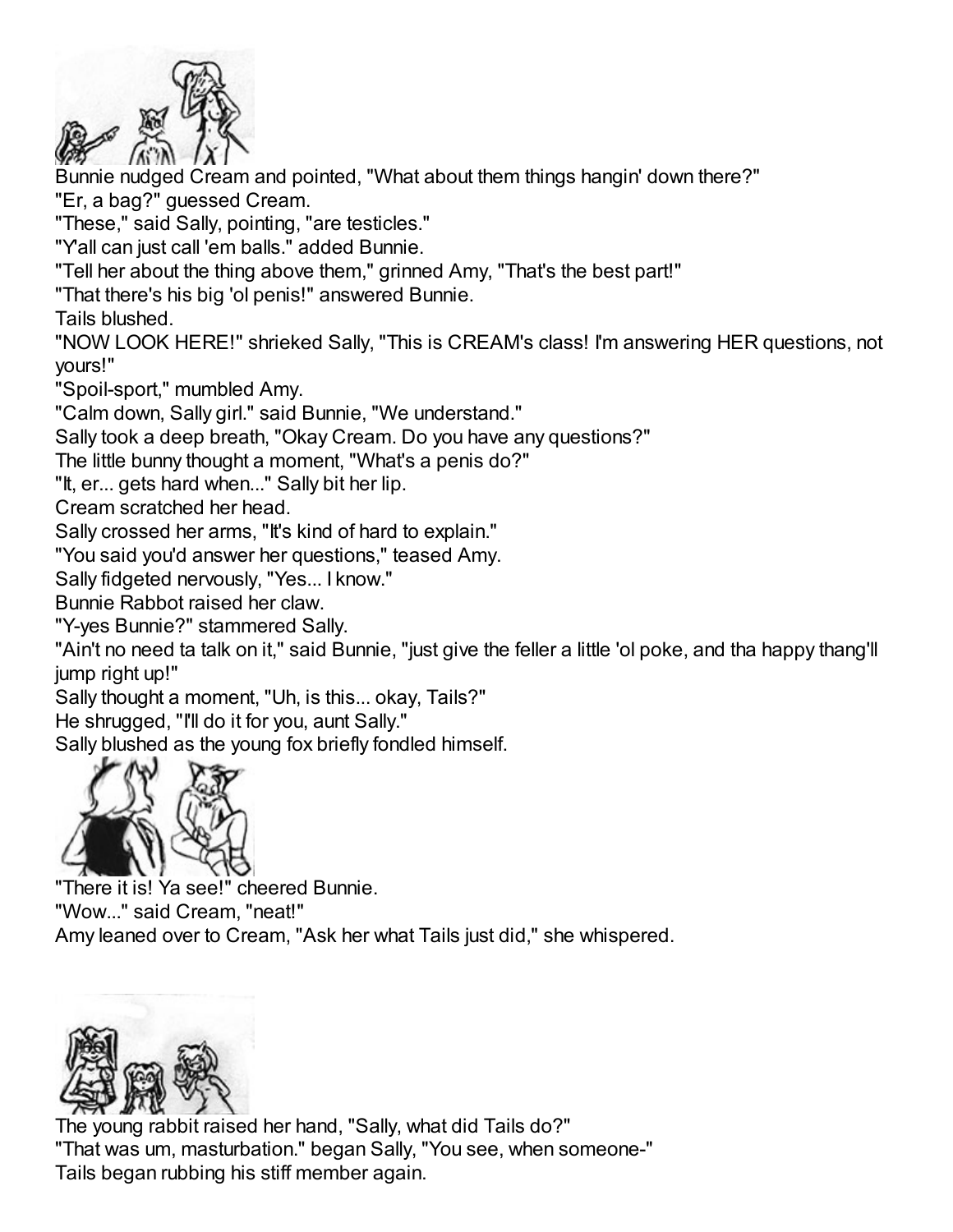

For a long while, the girls just stared. Finally, Sally spoke up, "Er Tails, you don't have to-" The young fox stopped and looked up at her, "What's wrong?" "Nothing..." said Sally, disappointed, "Er, any other questions?" Cream looked at Amy, but the pink hedgehog didn't suggest any more questions. She raised her hand, "Why does it get hard?" "It has to," said Sally, "During sex, it... goes into the vagina." "Verginia?" asked Cream. Bunnie chuckled, "It's usually called-" "I'll answer her questions!" interrupted Sally. She turned to the young rabbit. "It's sometimes called the, er..." she mumbled, "the, uh... pussy." Cream lifted her ear, "Sorry, I couldn't hear you." "She said it's called the Pussy!" yelled Amy. "During sex, the boy puts his big 'ol penis into the girl's pussy." explained Bunnie Rabbot. Just then Cream stood up and walked around Sally. "Er, what is it, Cream?" asked Sally. The little rabbit looked up at her, "Um... where is it?"

Amy lifted her skirt, "Here, I'll show you!"



"No no!" interrupted Sally. Everyone looked at her. "Um, what I mean is..." Sally sat down, "Er, I'll show her." "That's true," teased Bunnie," Sally girl doesn't ever wear any pants." Ignoring Bunnie, Sally spread her legs.



Cream knelt down and peered closely. Sally looked down, pointing at herself, "Er, so you see Cream, during sex a boy puts his penis in here and-" She looked up. Tails was sitting by Cream, both of them staring at Sally.



Trying not to blush, she continued, "a-and pushes it in and out until they both, um... cum." Bunnie nudged Cream and whispered in her ear.

Cream spoke up, "What is cum?"

Sally looked up, cheeks burning.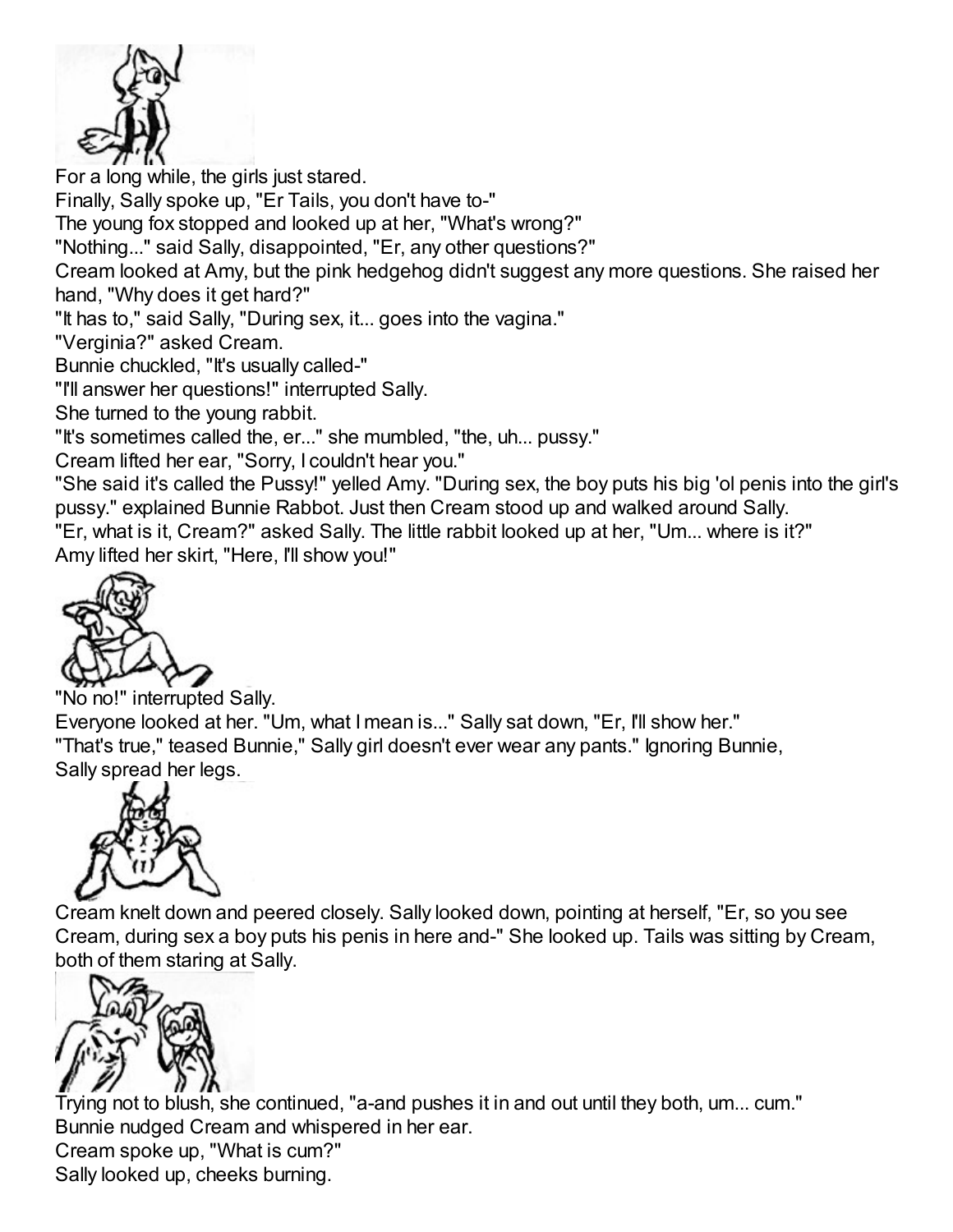"It... comes out of a boy's dick when-", she looked at Tails.



Amy, with her skirt still up, leaned over to Cream, "Ask her what it looks like." she whispered.

"What's it look like?" asked Cream.

Sally's eyes stared at Tails' firm member in front of her. "I-It's kind of... a white liquid that comes out of the penis," she stammered.



Bunnie whispered to Cream. They both giggled. It was fun teasing Sally.

The young bunny eagerly raised her hand.

"What makes it come out?" smiled Cream.

Sally lifted her finger nervously to point, "Well, at the end there's sort of a... well, what I mean is... er, it's hard to describe."

"Really really hard!" teased Bunnie. Sally stared at it. Tails WAS pretty hard.



Cream spoke up, "Can Tails show us?" Sally shook her head, trying to clear her thoughts, "Er, I can't ask Tails to-" But Tails had already started fondling himself again.



She watched the fingers move for a few minutes. Finally, Tails stopped, "What is it?"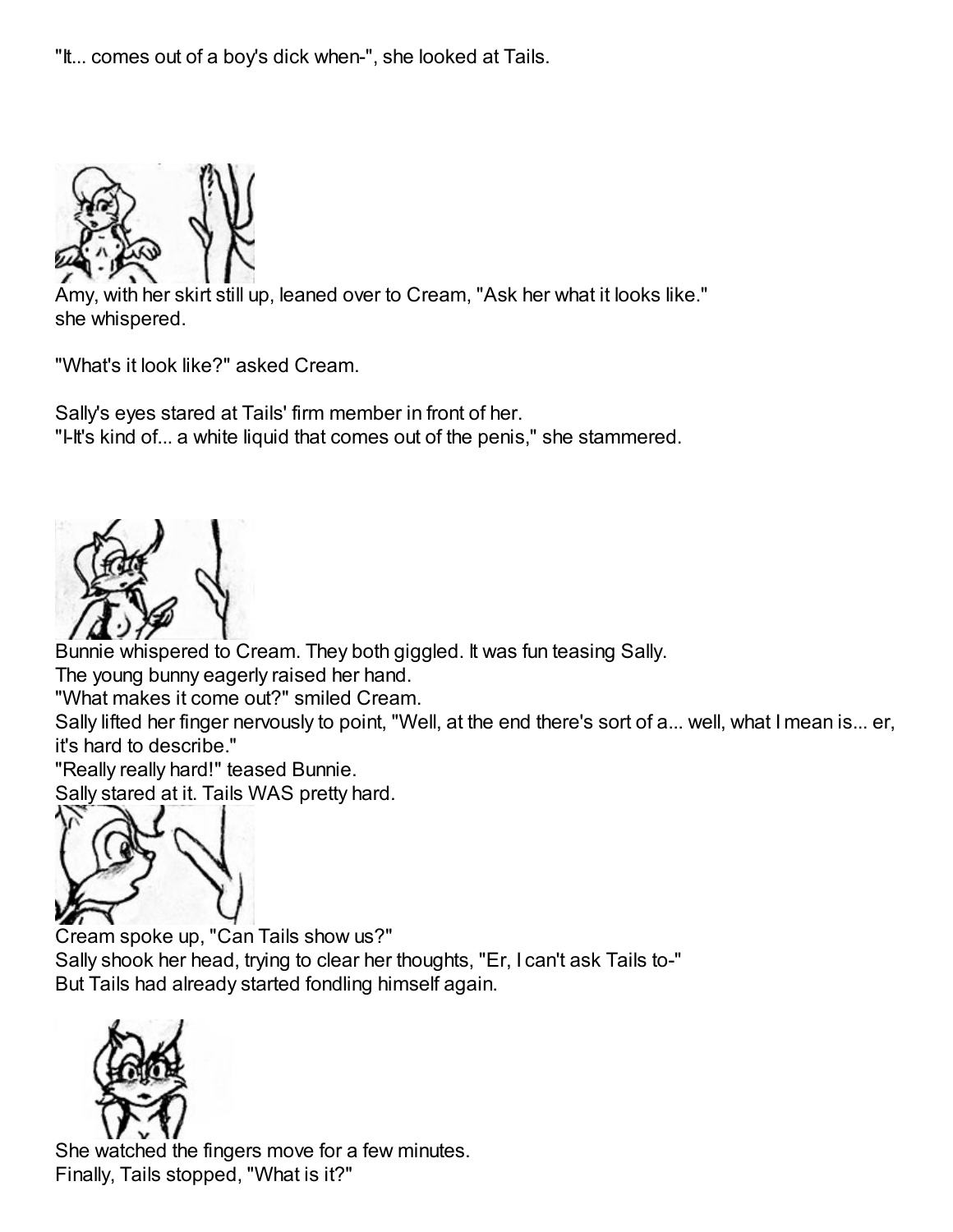"N-Nothing..." blushed Sally, "Er, you can keep going... if you want."



While Sally stared at the young fox, Bunnie nudged Cream and pointed at Amy.

"That there's how a gal masturbates," she whispered.

Like Sally, Amy's eyes were glued to the young fox.

Cream watched in fascination as Amy pulled down her underpants and slid two fingers inside. The pink hedgehog pushed them in and out rapidly.



"She's pretendin' it's a big 'ol dick goin' into her." whispered Bunnie. "Does it feel good?" asked Cream. Just then they heard a moan. Sally was on top of Tails.



Pinning him down, she lowered herself onto his cock.

"By tha looks of it, I'd say so!" replied Bunnie, "Sally girl, ain't cha forgettin' about the lesson?" But Sally wasn't listening. She began riding Tails.



Finally, she arched her back, and with a load moan, she collapsed.

Through the haze, she saw everyone standing over her, "Ooh... class dismissed." she panted. Sally passed out on the floor.

Cream shrugged her shoulders and helped Tails up, "I guess it's time to go."